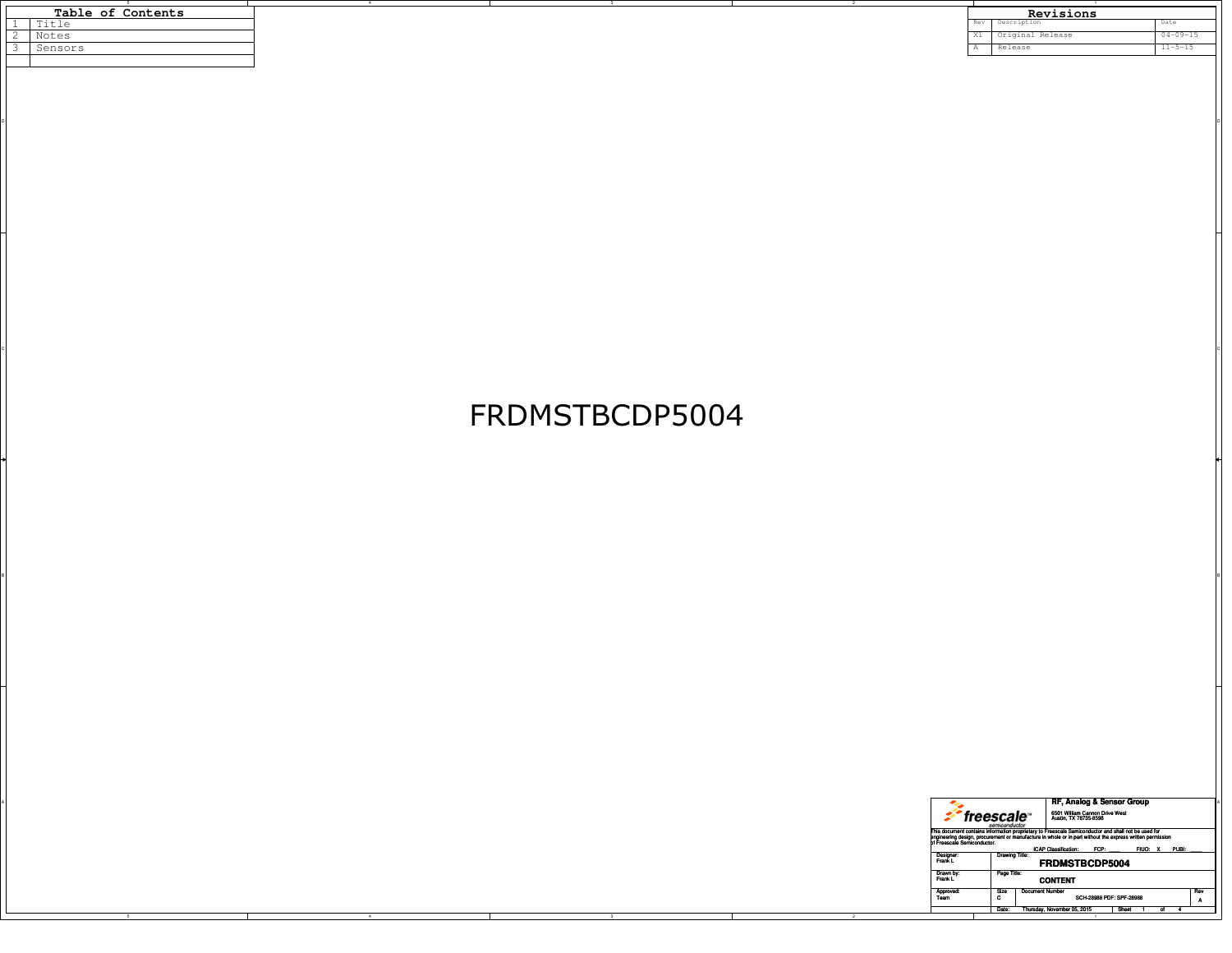1. Unless Otherwise Specified:

 All resistors are in ohms, most are 1%, 1/10 Watt. Otherwise are 5%, 1/8 Watt.All capacitors are in uF, some are 10% or 20%All voltages are DC

 $\circ$ 

BI<br>Bi

All polarized capacitors are tantalum

2. Interrupted lines coded with the same letter or letter combinations are electrically connected.

 $\int_{\text{a}}^{\infty}$  3. Device type number is for reference only. The number  $\int_{\text{a}}^{\infty}$  varies with the manufacturer.

4. Special signal usage: \_B Denotes - Active-Low Signal<> or [] Denotes - Vectored Signals

5. Interpret diagram in accordance with American National Standards Institute specifications, current revision, with the exception of logic block symbology.

| freescale <sup>®</sup>                                                                             |
|----------------------------------------------------------------------------------------------------|
| FCP: FIUO: X PUBI:<br><b>ICAP Classification:</b><br><b>Drawing Title</b><br><b>FRDMSTBCDP5004</b> |
| Page Title:<br><b>NOTES</b>                                                                        |
| Size   Document Number<br>† Rev<br>SCH-28988 PDF: SPF-28988                                        |
| Date: Thursday, November 05, 2015<br>Sheet                                                         |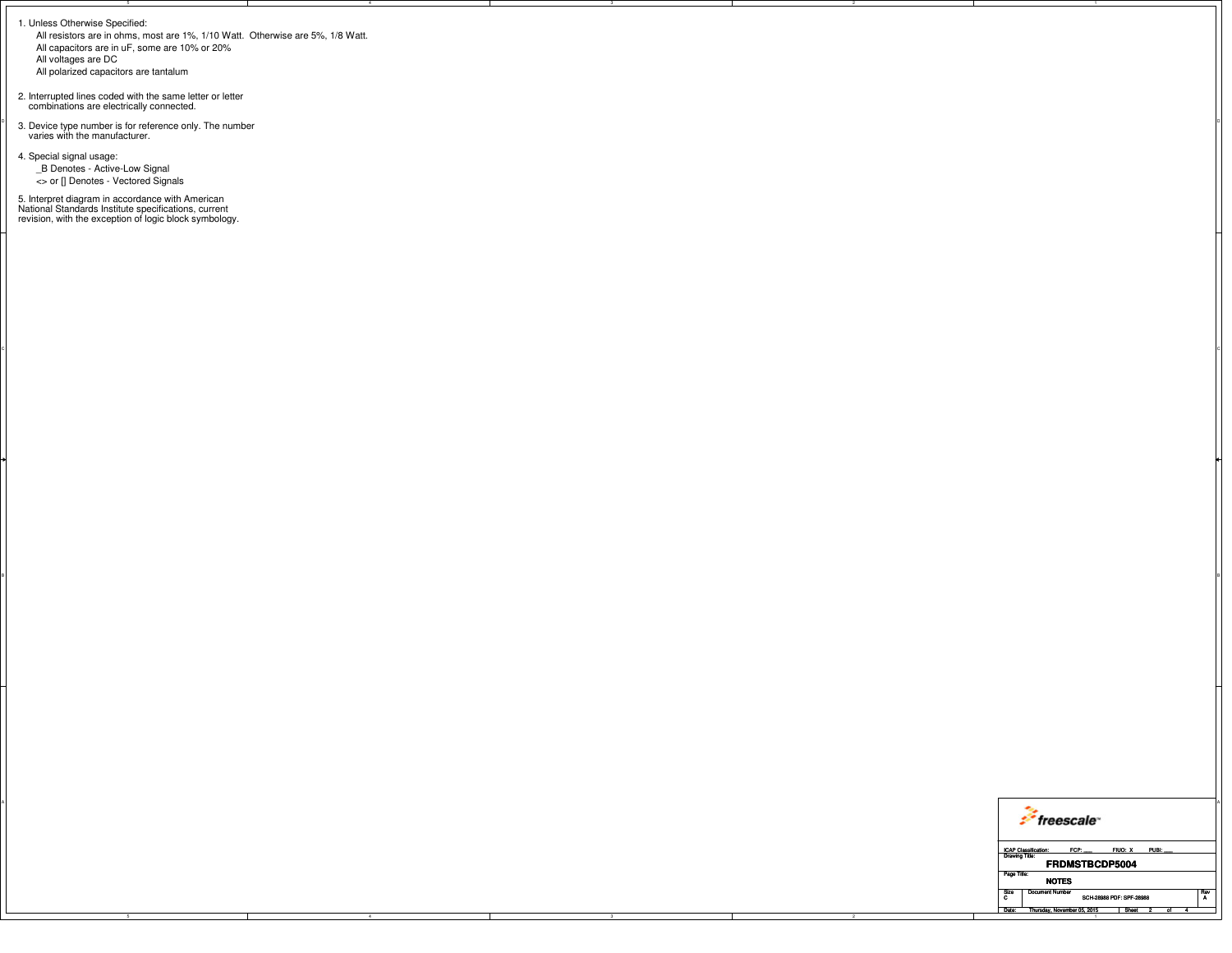|  | <i>freescale</i>                                                                |
|--|---------------------------------------------------------------------------------|
|  | ICAP Classification: FCP: FIUO: X PUBI:<br><b>FRDMSTBCDP5004</b><br>Page Title: |
|  | <b>SENSORS</b>                                                                  |
|  | Size Document Number<br>SCH-28988 PDF: SPF-28988                                |
|  | Date: Thursday, November 05, 2015<br>Sheet 3<br><b>Contract Contract</b>        |
|  |                                                                                 |



on and the contract of the contract of the contract of the contract of the contract of the contract of the contract of the contract of the contract of the contract of the contract of the contract of the contract of the con